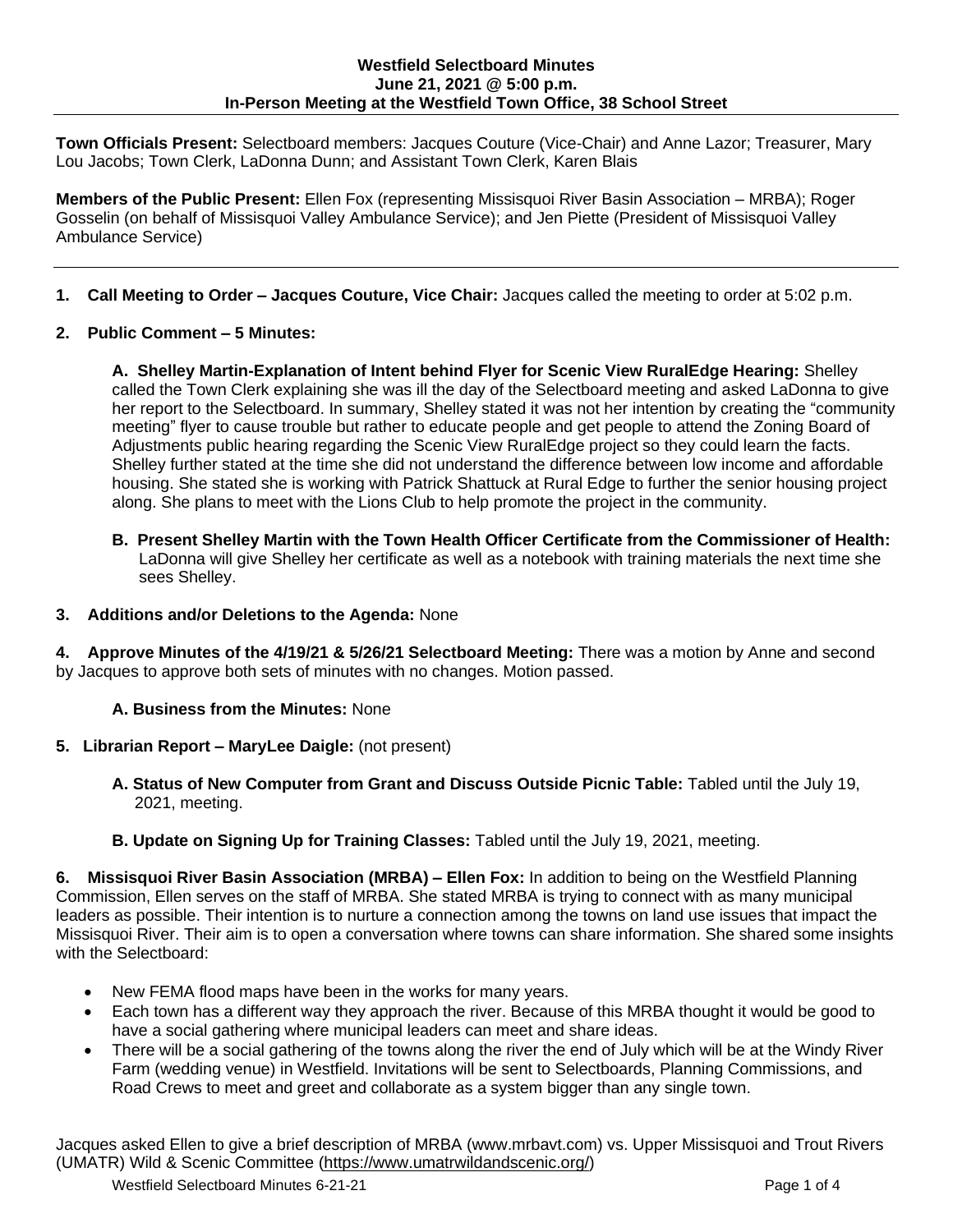- MRBA: was started 25 years ago by Paddlers and covers the entire Missisquoi River Basin. MRBA does project specific work including collecting water samples, planting trees, removing invasive species and promoting stewardship and education. MRBA spearheaded the Wild & Scenic Committee.
- Wild & Scenic: In December 2014, Vermont joined the prestigious network of the National Wild & Scenic Rivers System when a congressional action designated 46.1 miles of the Upper Missisquoi River and the Trout River as Wild & Scenic. These beautiful rivers now join other celebrated rivers in 40 U.S. states and commonwealths; these 208 designated rivers are preserved and safeguarded for their remarkable scenic, recreational, geologic, fish and wildlife, historic, and cultural values.eologic, fish and wildlife, historic, and cultural values. The designated Wild and Scenic Rivers are managed by our local communities and hold river activities that protect, enhance, and encourage enjoyment of our rivers.
- **7. NEK Communications Union District (CUD) Update – Carrie Glessner Young:** Tabled

**8. Sign NVDA Letter of Intent to Participate in Municipal Roads Grants-In-Aid 2021/22:** Jacques signed the Letter of Intent. The Clerk will submit by the June 25<sup>th</sup> deadline. The total grant is \$7,625 with \$6,100 being VTrans original base amount and \$1,524 the Town's 20% local match (cash or in-kind). The project must be completed by September 30, 2022.

- **9. Update on Roads: Eric Kennison, Road Commissioner:** (not present)
	- **A. Status of Radar Sign Battery-Jacques Couture:** Jacques reported he spoke with a technician who suggested overhead electric wires could be interfering with the operation of the radar sign. Jacques repositioned the solar panel and the sign is now working.
- **10. Treasurer's Report – Mary Lou Jacobs, Treasurer:**
	- **A. Approve Warrants for Expenditures Dated: 4/22/21 \$7,014.19 (bills): 4/29/21 \$10,479.70 (bills); \$6,449.86 (payroll): 5/5/21 \$2,881.85 (bills): 5/13/21 \$4,593.55 (bills); \$1,663.00 (payroll): 5/26/21 \$16,793.52(bills); \$4,314.53 (payroll): 6/3/21 \$868.57 (bills): 6/11/21 \$1,266.74 (bills); \$4,150.12 (payroll): and 6/16/21 \$12,282.16 (bills):** Motion by Jacques and second by Anne to approve the warrants as listed.
	- **B. Review Budget Status Report, Checking Account Balance & Investment Accounts: (emailed in advance):** Mary Lou reported the general fund account balance is \$186,553.02. There is a CD at NCFCU in the amount of \$4,463.78 (reappraisal) and \$818.38 in various other accounts. The Edward Jones accounts are valued at \$166,621.77 reflecting an increase over last month's balance of \$165,643.06. Selectboard members reviewed the budget status reports for the general and highway funds prior to the meeting.
	- **C. Evaluate Trash Pricing**: Mary Lou stated it is too early to effectively evaluate the new trash pricing but so far, we are up \$114.80 for half of the month.
	- **D. Update on Repayment Agreement with Jason Belisle:** Mary Lou spoke with Jason about a payment Plan. To date no payment has been received. Mary Lou will draft a payment schedule and submit for the Selectboard's signatures.
	- **E. NEMRC Contract:** Mary Lou asked the Selectboard to sign the annual NEMRC contract agreement in the amount of \$5,000. The price went up considerable for all towns over last year because NEMRC had to upgrade their security protocols. There was a motion by Anne and second by Jacques to approve and sign the contract.

**11. Discuss Possible Uses & Sign Request for American Rescue Plan Act (ARPA) of 2021 Funding (\$52,030):** LaDonna reported towns must take action to request ARPA funding by July 15, 2021. She also stated VLCT will be holding webinars and providing further municipal guidance for the use of these funds. LaDonna said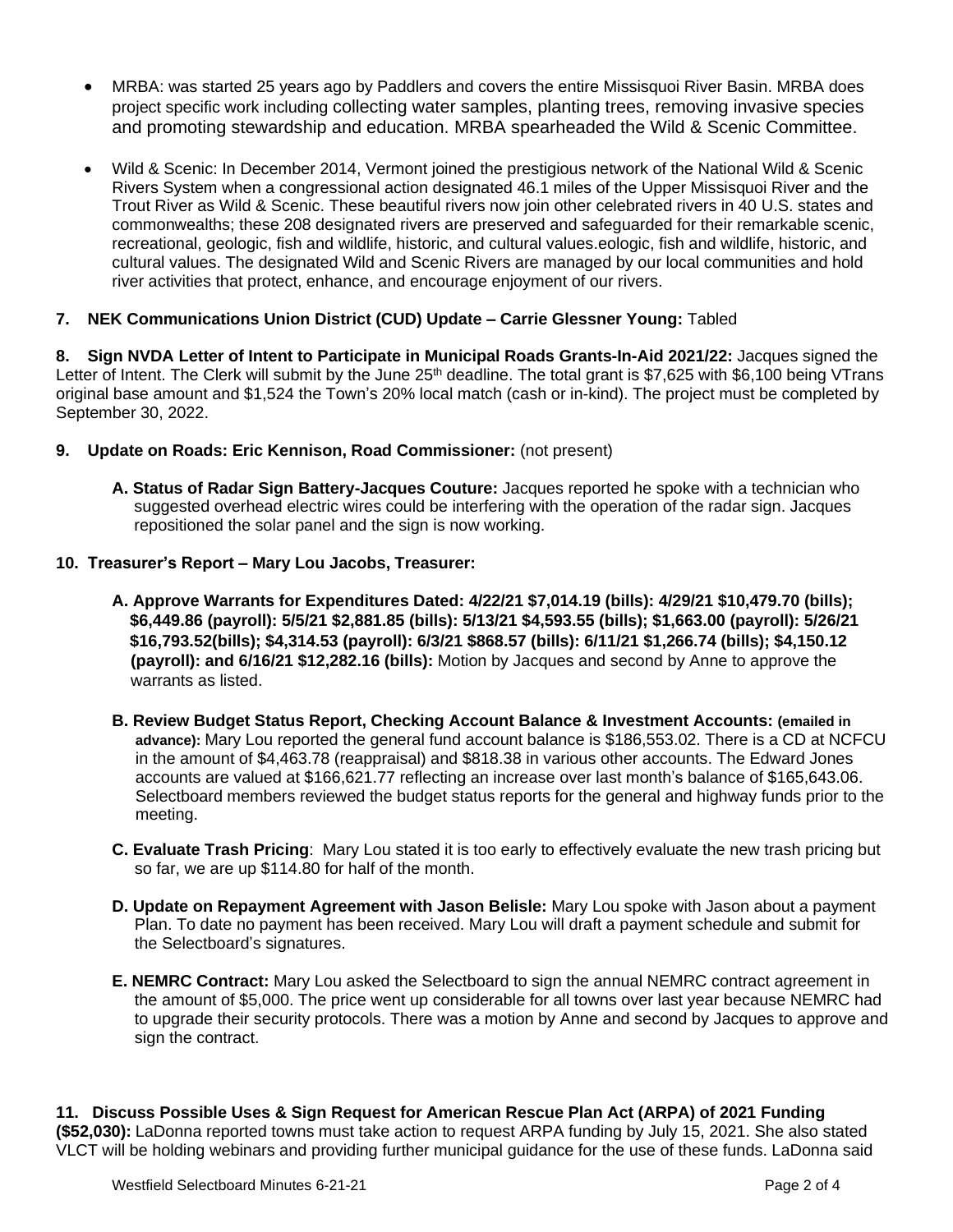she learned that digitizing town land records is an acceptable use of these funds. She said if no one had an objection she would like to get some quotes from firms specializing in digitization of land records and bring them to the Selectboard for consideration. Anne and Jacques felt this would be acceptable. LaDonna stated it would have been much easier for lawyers, title searchers, property owners and surveyors during Covid shutdowns if the land records were available online. She said Karen scanned two general index books and they were posted on the towns website so title searchers could begin their work online and could email or call the town for scanned copies. This helped but was only a temporary solution. Every couple of months, as new recordings came into the office, hundreds of pages had to be rescanned keeping the records up to date. The ARPA funds will be paid in two equal payments of \$26,015 in 2021 and 2022

As recommended by VLCT, the following motions were made:

- There was a motion by Anne and second by Jacques that the Town of Westfield accept its allocation of Coronavirus Local Fiscal Recovery Funding (CLFRF) from the US Treasury, along with the Award Terms & Conditions and Assurances of Compliance with the Civil Rights Requirements that are requirements of accepting these funds. Motion passed.
- There was a motion by Anne and second by Jacques to appoint Jacques Couture to serve as the Town of Westfield's Authorized Representative as required by the Coronavirus Local Fiscal Recovery Funding (CLFRF) from the US Treasury, to sign the Award Terms & Conditions and Assurances of Compliance with the Civil Rights Requirements by July 15, 2021. Motion passed.
- There was a motion by Anne and second by Jacques to name LaDonna Dunn to be the Contact Person for the Town of Westfield's CLRFR Award from U.S. Treasury. Motion passed.

**13. Sign Quit-Claim Deed for Frank & Joan McAllister for North Hill Cemetery:** Anne and Jacques signed the Quit-Claim Deed for the cemetery plots purchased by the McAllister's.

## **14. Discuss Request from Newport Ambulance for Meeting on 6/29/21 at 6 p.m. & Appoint Attendee:**

LaDonna read an email she received from Jeff Johansen from Newport Ambulance requesting representatives from Selectboards attend a meeting at Newport Ambulance to discuss Missisquoi Valley Ambulance Service struggles to cover their service area. LaDonna said she forwarded the email to the Selectboard and also replied to Mr. Johansen asking if Missisquoi Valley Ambulance representatives had been invited to the meeting. She stated, to date, she had not received a reply from Mr. Johansen. Jen Piette, President of Missisquoi Valley Ambulance Service, and Roger Gosselin, a past member of the ambulance company, were present to discuss the matter with the Selectboard and provide historical background. They are planning to be at the upcoming meeting in Newport.

- Jen stated no representatives from the ambulance company were invited to the meeting. She said they are having staffing issues, as are all ambulance services across the country. She said they are in the best place they have been financially for many years. Jen said due to the leftover IRS debt from years and years ago, they have lost their 501c3 status thereby making it difficult to get grants. Jen explained that while they are still dealing with the past IRS debt, they are in 100% good standing with the IRS and are keeping up with their payment agreement with the IRS. It will still take many years to retire the debt, Jen explained.
- Roger stated the ambulance service needs better facilities to retain current members and recruit new members. He said this is the main recruiting/retention problem he has heard from people. Roger volunteered his services if a town representative was needed to be on an advisory board for the ambulance company. The Selectboard thanked him for his willingness to assist as well as thanking Jen for attending the meeting to explain the current situation.

It was decided that Anne would attend the June 29<sup>th</sup> meeting and report back to the Selectboard.

## **15. Recycling Update:**

- Yves reported to Jacques that all of the paint cans that had been collected at recycling were turned in by Kelly Dean at the recent Hazardous Waste Day.
- Yves asked Richard McAllister Concrete for a quote to put in a 13' x 24' slab (6" thickness) under the rolloff. It will have a 3' 10" wall height (8" thickness). The Selectboard fells even though this was not a budgeted item, it is a necessary expense if the Recycling Center wants to continue accepting trash. It is working out well having the rolloff rather than dumpsters. There was a motion by Anne and second by Jacques to hire Richard McAllister for the job. Yves will be notified so he can contact Richard McAllister to get the work scheduled before winter.
- Westfield Selectboard Minutes 6-21-21 **Page 3 of 4** Page 3 of 4 It was also reported the NEKWMD is requesting bids quotes for a new truck.